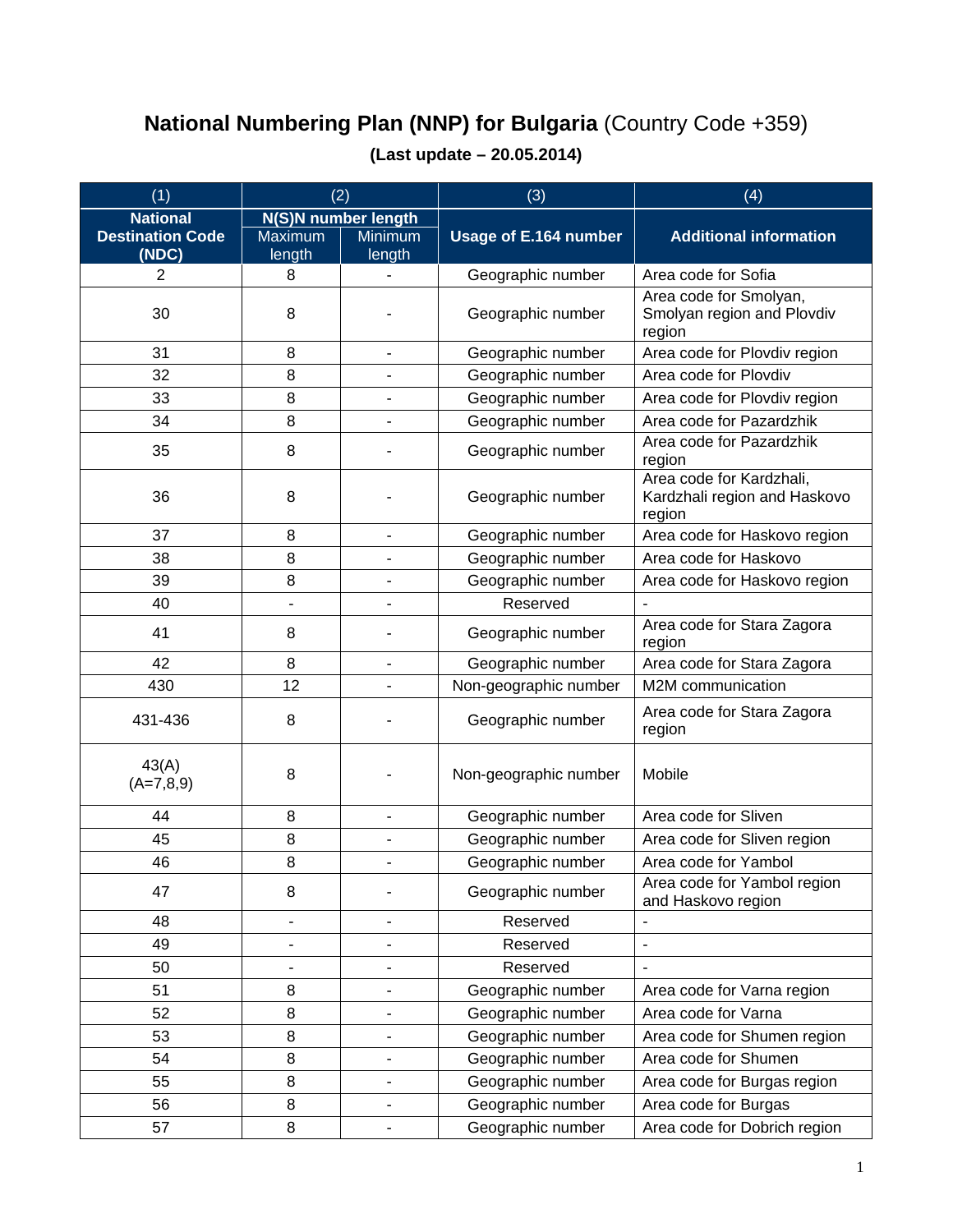| (1)                              | (2)                      |                              | (3)                   | (4)                                                      |
|----------------------------------|--------------------------|------------------------------|-----------------------|----------------------------------------------------------|
| <b>National</b>                  | N(S)N number length      |                              |                       |                                                          |
| <b>Destination Code</b><br>(NDC) | <b>Maximum</b><br>length | Minimum<br>length            | Usage of E.164 number | <b>Additional information</b>                            |
| 58                               | 8                        |                              | Geographic number     | Area code for Dobrich                                    |
| 59                               | 8                        |                              | Geographic number     | Area code for Burgas region                              |
| 60                               | 8                        |                              | Geographic number     | Area code for Targovishte and<br>Targovishte region      |
| 61                               | 8                        |                              | Geographic number     | Area code for Veliko Tarnovo<br>region                   |
| 62                               | 8                        |                              | Geographic number     | Area code for Veliko Tarnovo                             |
| 63                               | 8                        |                              | Geographic number     | Area code for Veliko Tarnovo<br>region and Pleven region |
| 64                               | 8                        | $\qquad \qquad \blacksquare$ | Geographic number     | Area code for Pleven                                     |
| 65                               | 8                        | $\overline{a}$               | Geographic number     | Area code for Pleven region                              |
| 66                               | 8                        |                              | Geographic number     | Area code for Gabrovo                                    |
| 67                               | 8                        |                              | Geographic number     | Area code for Gabrovo region<br>and Lovech region        |
| 68                               | 8                        | $\overline{\phantom{a}}$     | Geographic number     | Area code for Lovech                                     |
| 69                               | 8                        |                              | Geographic number     | Area code for Lovech region                              |
| 700                              | 8                        | ÷,                           | Non-geographic number | Personal number services                                 |
| 701-707                          | 8                        |                              | Geographic number     | Area code for Kyustendil region                          |
| 71                               | 8                        | $\overline{\phantom{a}}$     | Geographic number     | Area code for Sofia region                               |
| 72                               | 8                        | ä,                           | Geographic number     | Area code for Sofia region                               |
| 73                               | 8                        | $\overline{\phantom{0}}$     | Geographic number     | Area code for Blagoevgrad                                |
| 74                               | 8                        |                              | Geographic number     | Area code for Blagoevgrad<br>region                      |
| 75                               | 8                        |                              | Geographic number     | Area code for Blagoevgrad<br>region and Sofia region     |
| 76                               | 8                        | $\overline{\phantom{0}}$     | Geographic number     | Area code for Pernik                                     |
| 77                               | 8                        |                              | Geographic number     | Area code for Pernik region                              |
| 78                               | 8                        |                              | Geographic number     | Area code for Kyustendil                                 |
| 79                               | 8                        |                              | Geographic number     | Area code for Kyustendil region                          |
| 800                              | 8                        |                              | Non-geographic number | Freephone services                                       |
| 801-809                          | 8                        |                              | Reserved              | Reserved for Freephone<br>service                        |
| 81                               | 8                        | $\overline{\phantom{0}}$     | Geographic number     | Area code for Ruse region                                |
| 82                               | 8                        |                              | Geographic number     | Area code for Ruse                                       |
| 83                               | $\overline{\phantom{0}}$ | -                            | Reserved              |                                                          |
| 84                               | 8                        |                              | Geographic number     | Area codes for Razgrad and<br>Razgrad region             |
| 85                               | $\frac{1}{2}$            | $\overline{\phantom{0}}$     | Reserved              |                                                          |
| 86                               | 8                        |                              | Geographic number     | Area codes for Silistra and<br>Silistra region           |
| 87                               | $\boldsymbol{9}$         | $\overline{\phantom{0}}$     | Non-geographic number | Mobile                                                   |
| 88                               | $\boldsymbol{9}$         | $\qquad \qquad \blacksquare$ | Non-geographic number | Mobile                                                   |
| 89                               | $\boldsymbol{9}$         | $\qquad \qquad \blacksquare$ | Non-geographic number | Mobile                                                   |